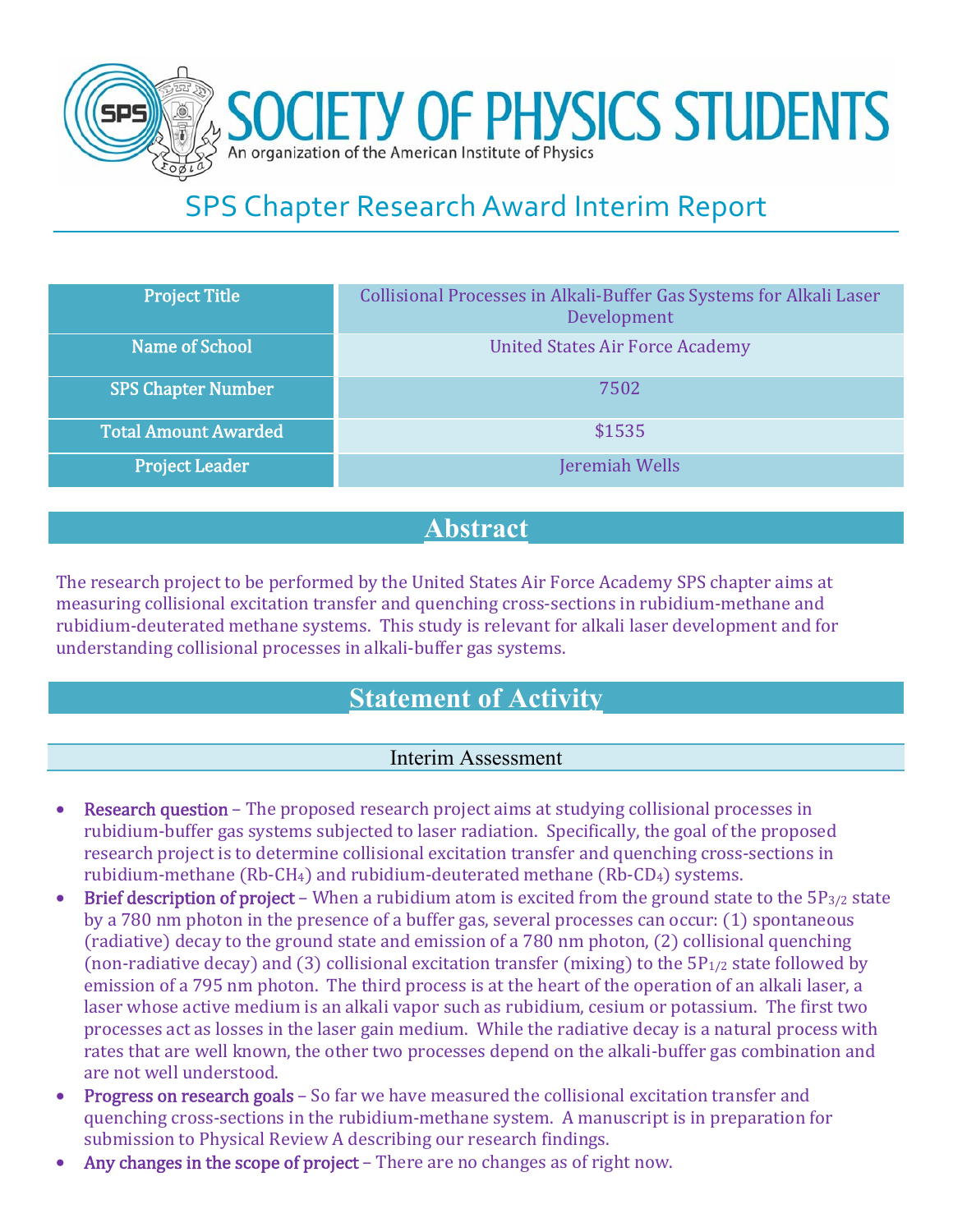- Personnel Cadet First Class Jeremiah Wells was the leader of the proposed research project. Jeremiah is a senior physics major with a concentration in "Lasers and Optics" and an SPS National member. Cadet First Class Jared Wesemann and Cadet Fourth Class Philip Rich were also involved in the research project. Jared is a senior physics major with a concentration in "Nuclear Physics", president of the USAFA SPS chapter and SPS National member. Philip is a freshman physics major and a member of the USAFA SPS chapter.
- SPS connection The proposed project has provided hands-on experience to three undergraduate physics students. This is particularly important at an undergraduate institution such as USAFA, as our cadets become officers in the US Air Force immediately upon graduation and are often posted to technical positions where a scientific background is extremely useful. Providing undergraduates with meaningful research experience is one of the SPS objectives that our chapter fully embraces.

#### Updated Background for Proposed Project

Ref [1] describes measurements of the collisional excitation transfer cross-section in the Rb-methane system with a 12% uncertainty. No measurements of the quenching cross-sections were performed. Ref [2] describes measurements of the quenching cross-sections in Rb-methane, but due to limitations in their experimental setup and method, only an upper bound is reported  $(\leq 1.9 \times 10^{-18}$  cm<sup>2</sup>).

#### Description of Research - Methods, Design, and Procedures

In our experiment, a self-mode-locking Ti:Sapphire laser creates ultrafast laser pulses at 780 nm which excite Rb atoms to the  $5P_{3/2}$  state. The Rb atoms collide with methane buffer gas at a given pressure. The buffer gas facilitates a transition from the  $5P_{3/2}$  state to the  $5P_{1/2}$  state and the resulting photons (795 nm) are detected by a photomultiplier tube. These fluorescence photons are recorded as a function of time by a time-to-digital converter.

The time evolution of the  $5P_{3/2}$  state population after termination of the laser pulse is described by the following rate equation:

$$
\frac{dn_2}{dt} = -(\gamma_2 + R_{21} + Q_2)n_2 + R_{12}n_1
$$

where  $n_2$  is the population of the  $5P_{3/2}$  state,  $n_1$  is the population of the  $5P_{1/2}$  state,  $\gamma_2$  is the spontaneous decay rate of the 5P<sub>3/2</sub> state,  $R_{21}$  is the collisional transfer rate from the 5P<sub>3/2</sub> state to the 5P<sub>1/2</sub> state,  $R_{12}$ is the collisional transfer rate from the  $5P_{1/2}$  state to the  $5P_{3/2}$  state, and  $Q_2$  is the collisional quenching rate of the  $5P_{3/2}$  state. The  $5P_{1/2}$  state population is modeled by a similar rate equation. Solving the coupled differential equations gives a solution in the form of a double exponential:

$$
n_1(t) = Ae^{s_+t} + Be^{s_-t}
$$

where A, B,  $s_+$  and  $s_-$  are coefficients depending on  $\gamma$ , R, and Q. By fitting the data we collected to the above functional form and knowing  $\gamma$ , we can then determine R and Q at that particular pressure.

#### Initial Results

Figure 1 shows the resulting fluorescence photons as a function of time for 25 Torr of methane. The rising portion of the curve is due to collisional excitation transfer (mixing), while the decay portion is due to quenching and spontaneous decay. Figure 2 shows the collisional excitation transfer rate as a function of the methane pressure. The slope of the line in Fig. 2 yields a cross section of  $(3.57 \pm 0.07) \times 10^{-15}$ cm<sup>2</sup>. This value is in agreement with previous measurements  $[1]$ , while having a 2% uncertainty.